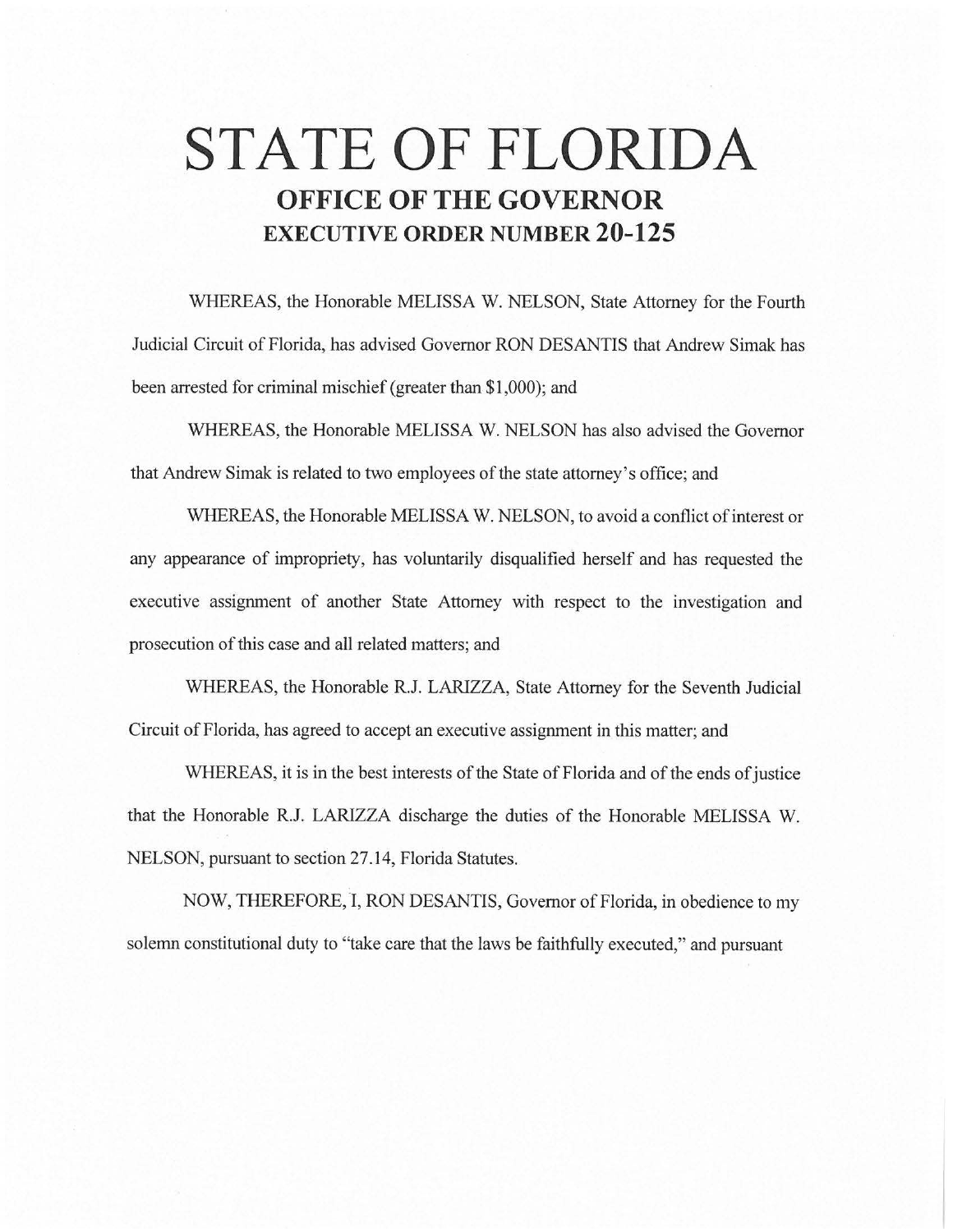to the Constitution and laws of the State of Florida, issue the following Executive Order, effective immediately:

## Section 1.

The Honorable R.J. LARIZZA, State Attorney for the Seventh Judicial Circuit of Florida, referred to as the "Assigned State Attorney," is assigned to discharge the duties of the Honorable MELISSA W. NELSON, State Attorney for the Fourth Judicial Circuit of Florida, as they relate to the investigation, prosecution, and all matters related to Andrew Simak. Section 2.

The Assigned State Attorney or one or more Assistant State Attorneys and Investigators, who have been designated by the Assigned State Attorney, shall proceed immediately to the Fourth Judicial Circuit of Florida, and are vested with the authority to perform the duties prescribed herein.

## Section 3.

All residents of the Fourth Judicial Circuit are requested, and all public officials are directed, to cooperate and render whatever assistance is necessary to the Assigned State Attorney, so that justice may be served.

## Section 4.

The period of this Executive Assignment shall be for one (1) year, to and including May 18, 2021.